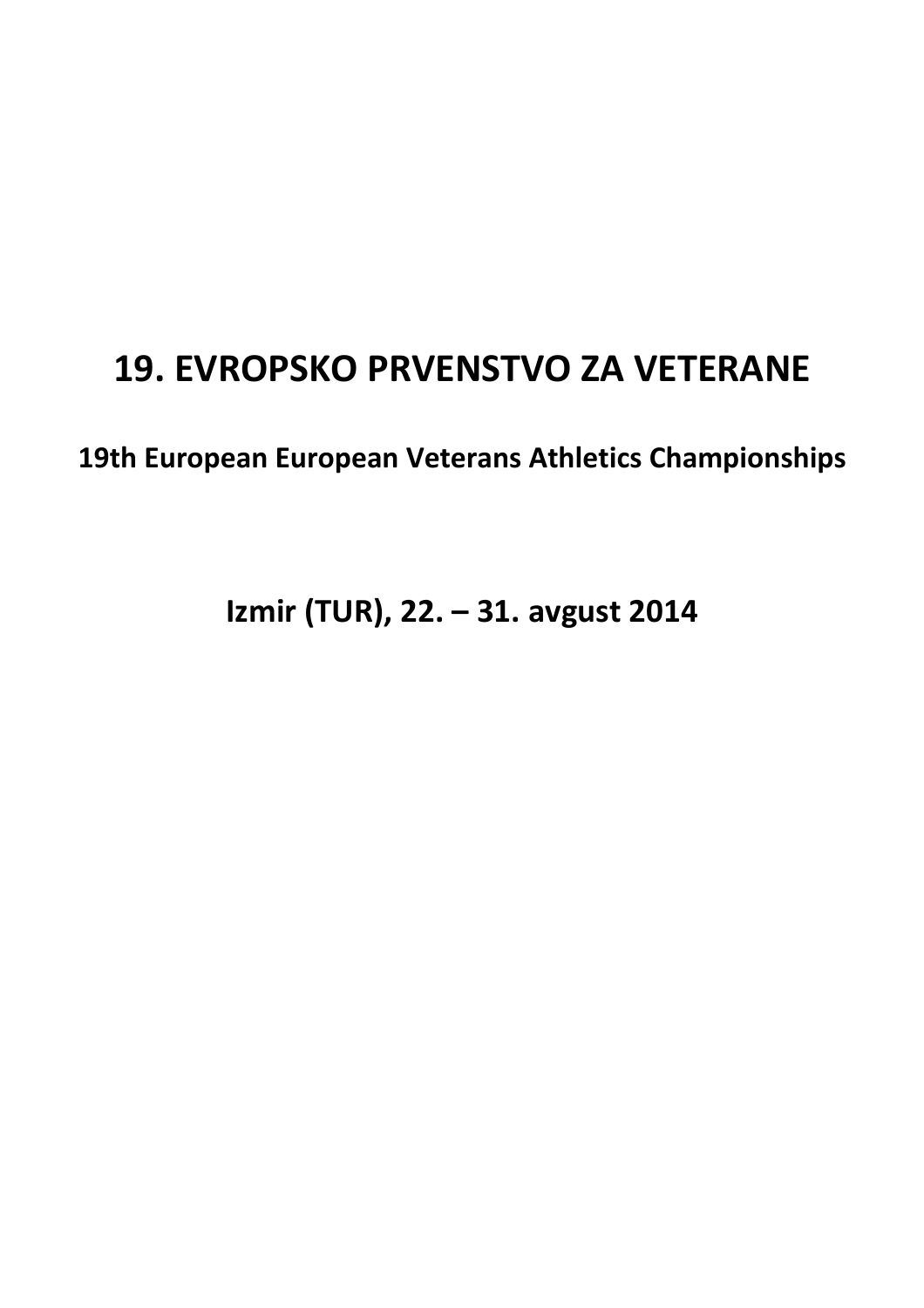### **400m M60**

|                | <b>Record</b>  | <b>WR</b>                    | 53.88         | Ralph ROMAIN           |                     | <b>TRI</b>          | <b>Buffalo</b>                                                    | 22/07/1995             |
|----------------|----------------|------------------------------|---------------|------------------------|---------------------|---------------------|-------------------------------------------------------------------|------------------------|
|                |                | <b>ER</b>                    | 54.65         | Guido MÜELLER          |                     | <b>GER</b>          | Schweinfurt                                                       | 17/07/1999             |
|                |                |                              |               | <b>HEATS - RESULTS</b> |                     |                     |                                                                   |                        |
|                | <b>HOME</b>    | <b>List by Category</b>      |               | <b>List by Team</b>    | <b>Reports</b>      |                     | <b>Initial Rounds</b>                                             | Res. by Team           |
|                | Heat 2         |                              |               |                        |                     |                     | Ataturk Stadium - 26 August 2014 - Start Time: 17:23              |                        |
|                |                | <b>Pos. Lane Bib Athlete</b> |               | <b>Year Cat.</b>       |                     |                     |                                                                   | <b>Mark Points</b>     |
| 1              |                | 5 1637 NIKOLIČ Drago         |               | 1951 M60               | <b>SLO SLOVENIA</b> |                     |                                                                   | 59.54 Q                |
|                | <b>SUMMARY</b> |                              |               |                        |                     |                     |                                                                   | <b>Ataturk Stadium</b> |
|                |                | <b>Pos. Lane Bib Athlete</b> |               | <b>Year Cat.</b>       |                     |                     |                                                                   | <b>Mark Points</b>     |
| $\overline{2}$ |                | 5 1637 NIKOLIČ Drago         |               | 1951 M60               | <b>SLO SLOVENIA</b> |                     |                                                                   | 59.54 Q                |
|                |                |                              |               | <b>FINAL - RESULTS</b> |                     |                     |                                                                   |                        |
| <b>Final</b>   |                |                              |               |                        |                     |                     | Ataturk Stadium - 27 August 2014 - Start Time: 10:30              |                        |
|                |                | <b>Pos. Lane Bib Athlete</b> |               | <b>Year Cat.</b>       |                     |                     |                                                                   | <b>Mark Points</b>     |
| 3              |                | 6 1637 NIKOLIČ Drago         |               | 1951 M60               | <b>SLO SLOVENIA</b> |                     |                                                                   | 59.29                  |
|                |                |                              |               | 100m Hs H 91-8.50 M50  |                     |                     |                                                                   |                        |
|                |                |                              |               |                        |                     |                     |                                                                   |                        |
|                | <b>Record</b>  | <b>WR</b>                    | 13.57         | <b>Walt BUTLER</b>     |                     | <b>USA</b>          | Naperville                                                        | 05/07/1991             |
|                |                | <b>ER</b>                    | $14.09 + 0.6$ | <b>Herbert KREINER</b> |                     | <b>AUT</b>          | San Sebastian                                                     | 31/08/2005             |
|                |                |                              |               | <b>FINAL - RESULTS</b> |                     |                     |                                                                   |                        |
| <b>Final</b>   |                |                              |               |                        |                     |                     | Ataturk Stadium - 29 August 2014 - Start Time: 01:09 - Wind: +5.5 |                        |
|                |                | <b>Pos. Lane Bib Athlete</b> |               | <b>Year Cat.</b>       |                     |                     |                                                                   | <b>Mark Points</b>     |
| 3              |                | 4 1626 BOŽIČEK Marko         |               | 1962 M50               |                     | <b>SLO SLOVENIA</b> |                                                                   | 14.74                  |
|                |                |                              |               | 400m Hs H91 M35        |                     |                     |                                                                   |                        |
|                | <b>Record</b>  | <b>WR</b>                    | 48.13         | Danny Mc FARLANE       |                     | <b>JAM</b>          | Monaco                                                            | 28/07/2009             |
|                |                | ER                           | 49.41         | Laurent OTTOZ          |                     | <b>ITA</b>          | Almeria                                                           | 02/07/2005             |
|                |                |                              |               | <b>FINAL - RESULTS</b> |                     |                     |                                                                   |                        |
| <b>Final</b>   |                |                              |               |                        |                     |                     | Ataturk Stadium - 25 August 2014 - Start Time: 10:09              |                        |
|                |                | <b>Pos. Lane Bib Athlete</b> |               | <b>Year Cat.</b>       |                     |                     |                                                                   | <b>Mark Points</b>     |
| 6              | 8              | 1634 KOCJANČIČ Rok           |               | 1974 M35               |                     | <b>SLO SLOVENIA</b> |                                                                   | 1:04.04                |
|                |                |                              |               | 400m Hs H84 M50        |                     |                     |                                                                   |                        |
|                | <b>Record</b>  | <b>WR</b>                    | 56.56         | <b>Howard MOSCROP</b>  |                     | <b>GBR</b>          | Birmingham                                                        | 05/07/2008             |
|                |                | ER                           | 56.56         | <b>Howard MOSCROP</b>  |                     | <b>GBR</b>          | Birmingham                                                        | 05/07/2008             |
|                |                |                              |               | <b>FINAL - RESULTS</b> |                     |                     |                                                                   |                        |
| <b>Final</b>   |                |                              |               |                        |                     |                     | Ataturk Stadium - 25 August 2014 - Start Time: 09:39              |                        |
|                |                | <b>Pos. Lane Bib Athlete</b> |               | Year Cat.              |                     |                     |                                                                   | <b>Mark Points</b>     |

2 4 1626 BOŽIČEK Marko 1962 M50 SLO SLOVENIA 1:02.01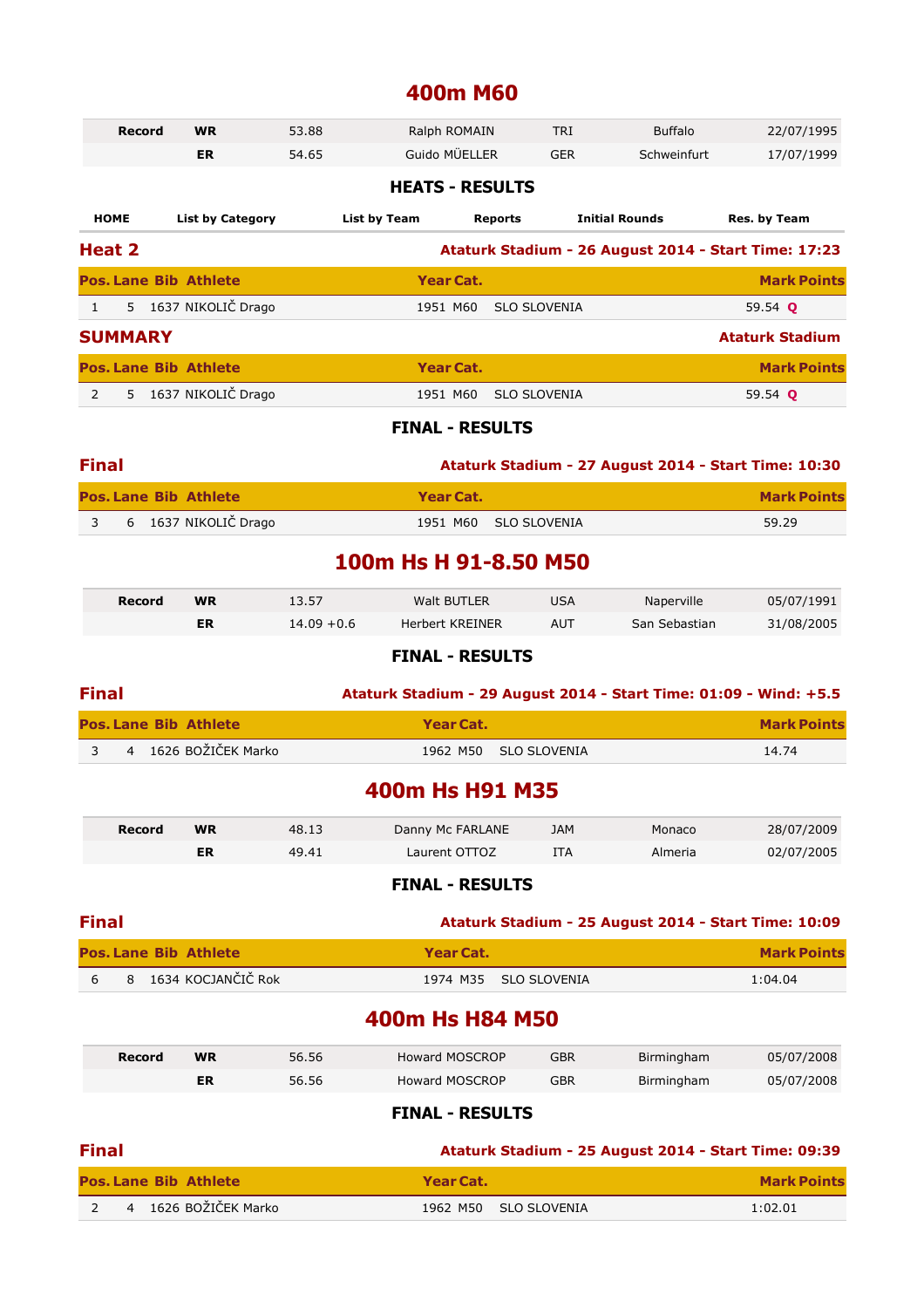### **400m Hs H84 M55**

| Record | <b>WR</b> | 58.92 | <b>Guido MULLER</b> | GER | <b>Buffalo</b> | 16/07/1995 |
|--------|-----------|-------|---------------------|-----|----------------|------------|
|        | ΕR        | 58.92 | Guido MULLER        | GER | <b>Buffalo</b> | 16/07/1995 |

#### **HEATS - RESULTS**

| Heat 1                                  | Ataturk Stadium - 24 August 2014 - Start Time: 16:30 |                        |  |  |  |  |  |
|-----------------------------------------|------------------------------------------------------|------------------------|--|--|--|--|--|
| <b>Pos. Lane Bib Athlete</b>            | Year Cat.                                            | <b>Mark Points</b>     |  |  |  |  |  |
| 1642 ŠOBA Albert<br>$\mathcal{L}$<br>5. | <b>SLO SLOVENIA</b><br>1959 M55                      | $1:07.49$ Q            |  |  |  |  |  |
| 1636 MAUKO Zdravko<br>$\overline{4}$    | <b>SLO SLOVENIA</b><br>1956 M55                      | 1:10.05 <b>q</b>       |  |  |  |  |  |
| <b>SUMMARY</b>                          |                                                      | <b>Ataturk Stadium</b> |  |  |  |  |  |
| <b>Pos. Lane Bib Athlete</b>            | <b>Year Cat.</b>                                     | <b>Mark Points</b>     |  |  |  |  |  |
| 1642 ŠOBA Albert<br>$\overline{2}$<br>5 | <b>SLO SLOVENIA</b><br>1959 M55                      | $1:07.49$ Q            |  |  |  |  |  |
| 1636 MAUKO Zdravko<br>7                 | <b>SLO SLOVENIA</b><br>1956 M55                      | 1:10.05 <b>q</b>       |  |  |  |  |  |

#### **FINAL - RESULTS**

| <b>Final</b> | Ataturk Stadium - 25 August 2014 - Start Time: 09:29 |                       |                    |  |  |  |
|--------------|------------------------------------------------------|-----------------------|--------------------|--|--|--|
|              | <b>Pos. Lane Bib Athlete</b>                         | Year Cat.             | <b>Mark Points</b> |  |  |  |
|              | 3 6 1642 ŠOBA Albert                                 | 1959 M55 SLO SLOVENIA | 1:05.09            |  |  |  |
|              | 7 2 1636 MAUKO Zdravko                               | 1956 M55 SLO SLOVENIA | 1:09.50            |  |  |  |

### **300m Hs H76 M60**

| Record | <b>WR</b> | 42.31 | Guido MULLER | GER | Gateshead | 01/08/1999 |
|--------|-----------|-------|--------------|-----|-----------|------------|
|        | ER        | 42.31 | Guido MULLER | GER | Gateshead | 01/08/1999 |

#### **HEATS - RESULTS**

| <b>Heat 1</b>                |                                 | Ataturk Stadium - 24 August 2014 - Start Time: 16:16 |  |  |  |  |  |  |
|------------------------------|---------------------------------|------------------------------------------------------|--|--|--|--|--|--|
| <b>Pos. Lane Bib Athlete</b> | Year Cat.                       | <b>Mark Points</b>                                   |  |  |  |  |  |  |
| 6 1637 NIKOLIČ Drago         | <b>SLO SLOVENIA</b><br>1951 M60 | 46.65 <b>Q</b>                                       |  |  |  |  |  |  |
| <b>SUMMARY</b>               |                                 | <b>Ataturk Stadium</b>                               |  |  |  |  |  |  |
| <b>Pos. Lane Bib Athlete</b> | Year Cat.                       | <b>Mark Points</b>                                   |  |  |  |  |  |  |
| 1637 NIKOLIČ Drago<br>6      | <b>SLO SLOVENIA</b><br>1951 M60 | 46.65 <b>Q</b>                                       |  |  |  |  |  |  |
|                              |                                 |                                                      |  |  |  |  |  |  |

#### **FINAL - RESULTS**

| <b>Final</b><br>Ataturk Stadium - 25 August 2014 - Start Time: 08:34 |                              |                       |                    |  |  |
|----------------------------------------------------------------------|------------------------------|-----------------------|--------------------|--|--|
|                                                                      | <b>Pos. Lane Bib Athlete</b> | Year Cat.             | <b>Mark Points</b> |  |  |
|                                                                      | 5 1637 NIKOLIČ Drago         | 1951 M60 SLO SLOVENIA | 46.19              |  |  |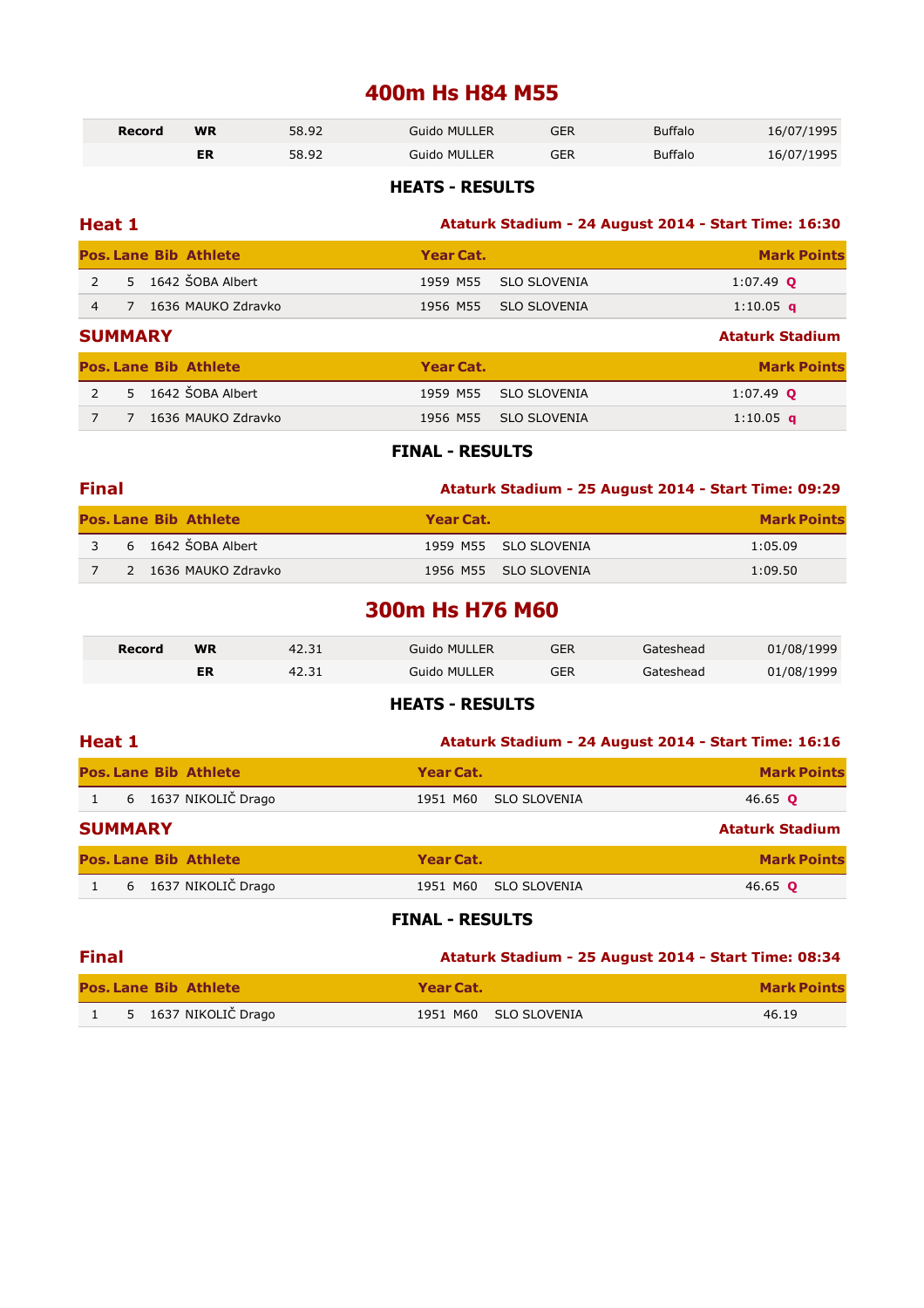### **High Jump M65**

| Record | WR | 1.66 | Phil FEHLEN             | JSA | Eugene    | 12/08/2000 |
|--------|----|------|-------------------------|-----|-----------|------------|
|        |    | 1.63 | <b>Thomas ZACHARIAS</b> | GER | Edenkoben | 08/06/2013 |

#### **FINAL - RESULTS**

| <b>Final</b>            |                                                                                                                        |  |  |  |  |  | Ataturk Stadium - 26 August 2014 - Start Time: 18:00 - End Time: 18:37 |  |  |           |  |  |  |                       |  |             |  |
|-------------------------|------------------------------------------------------------------------------------------------------------------------|--|--|--|--|--|------------------------------------------------------------------------|--|--|-----------|--|--|--|-----------------------|--|-------------|--|
| <b>Pos. Bib Athlete</b> |                                                                                                                        |  |  |  |  |  |                                                                        |  |  | Year Cat. |  |  |  | <b>Mark Points</b>    |  |             |  |
|                         | 1 1639 PREZELJ Dušan                                                                                                   |  |  |  |  |  |                                                                        |  |  |           |  |  |  | 1949 M65 SLO SLOVENIA |  | $(WR)$ 1.67 |  |
|                         | 1.20 1.25 1.30 1.33 1.36 1.39 1.42 1.45 1.48 1.51 1.54 1.57 1.60 1.64 1.67 1.70<br>- - - - - - - - - 0 - 0 - 0 0 0 XXX |  |  |  |  |  |                                                                        |  |  |           |  |  |  |                       |  |             |  |

### **Pole Vault M45**

| Record | <b>WR</b> | 5.10 | Larry JESSEE<br>JSA  |            | El Paso  | 10/08/1997 |
|--------|-----------|------|----------------------|------------|----------|------------|
|        | ER        | 4.85 | <b>Roman TROSHIN</b> | <b>RUS</b> | Valmiera | 20/07/2013 |

#### **FINAL - RESULTS**

| <b>Final</b>            | Ataturk Stadium - 24 August 2014 - Start Time: 09:00 - End Time: 10:45 |                    |  |  |  |  |  |
|-------------------------|------------------------------------------------------------------------|--------------------|--|--|--|--|--|
| <b>Pos. Bib Athlete</b> | Year Cat.                                                              | <b>Mark Points</b> |  |  |  |  |  |
| 6 1630 GRIL Damjan      | SLO SLOVENIA<br>1967 M45                                               | 2.90               |  |  |  |  |  |
| 2.70 2.90 3.10          |                                                                        |                    |  |  |  |  |  |
| XO XXX<br>$\Omega$      |                                                                        |                    |  |  |  |  |  |
|                         |                                                                        |                    |  |  |  |  |  |

### **Pole Vault M50**

| <b>Record</b> | <b>WR</b> | <b>Gary HUNTER</b> | JSA | Orono | 04/08/2007 |
|---------------|-----------|--------------------|-----|-------|------------|
|               |           | Wolfgang RITTE     | GER | Soest | 16/05/2004 |

#### **FINAL - RESULTS**

#### **Final Ataturk Stadium - 24 August 2014 - Start Time: 09:00 - End Time: 11:10**

| <b>Pos. Bib Athlete</b> |                                                             | Year Cat.             | <b>Mark Points</b> |
|-------------------------|-------------------------------------------------------------|-----------------------|--------------------|
|                         | 2    1629  DIMITRIJEVIČ Iztok                               | 1964 M50 SLO SLOVENIA | 3.60               |
|                         | 2.40 2.60 2.80 2.90 3.00 3.10 3.20 3.30 3.40 3.50 3.60 3.70 |                       |                    |
|                         | - - - - - - - 0 - - XO XO XXX                               |                       |                    |

### **Long Jump M45**

| Record | <b>WR</b> | $7.27 + 1.2$ | Tapani TAAVITSAINEN | <b>FIN</b> | <b>Bern</b> | 21/08/1990 |
|--------|-----------|--------------|---------------------|------------|-------------|------------|
|        | ER        | $7.27 + 1.2$ | Tapani TAAVITSAINEN | <b>FIN</b> | Bern        | 21/08/1990 |

#### **FINAL - RESULTS**

### **Final Ataturk Stadium - 25 August 2014 - Start Time: 18:00 - End Time: 19:00 Pos. Bib Athlete Year Cat.** Mark **Points** 11 1630 GRIL Damjan 1967 M45 SLO SLOVENIA 4.90 1°: 3.22 2°: 4.90 3°: 4.68  $-0.5$   $-0.0$   $+0.0$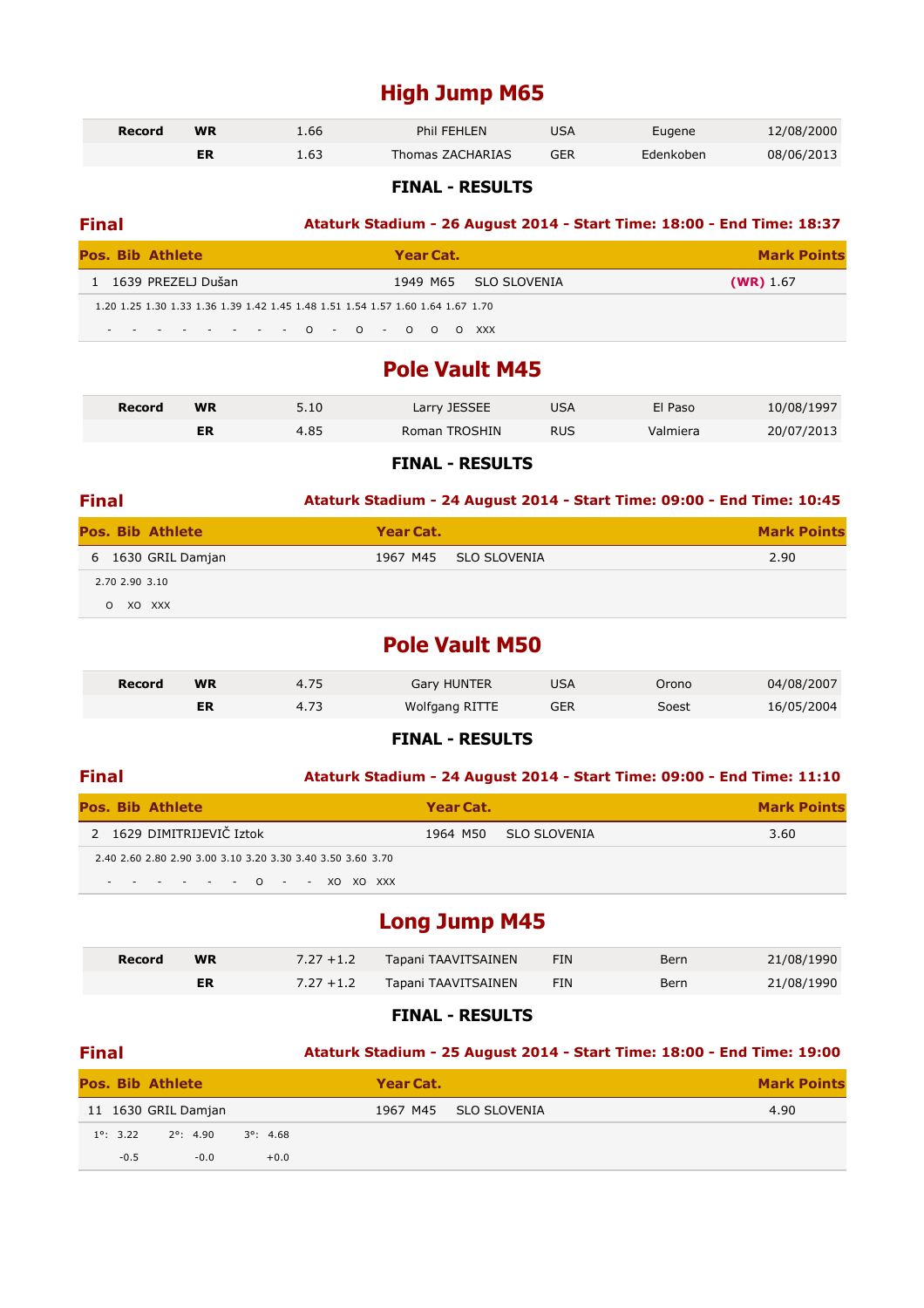### **Long Jump M55**

| Record | <b>WR</b><br>$6.35 + 0.8$ |              | Stig BACKLUND | FIN | <b>Buffalo</b> | 21/07/1995 |
|--------|---------------------------|--------------|---------------|-----|----------------|------------|
|        |                           | $6.35 + 0.8$ | Stig BACKLUND | FIN | <b>Buffalo</b> | 21/07/1995 |

#### **FINAL - RESULTS**

| <b>Final</b>       |        |                         |                    |                  |              | Ataturk Stadium - 25 August 2014 - Start Time: 17:00 - End Time: 18:00 |
|--------------------|--------|-------------------------|--------------------|------------------|--------------|------------------------------------------------------------------------|
|                    |        | <b>Pos. Bib Athlete</b> |                    | <b>Year Cat.</b> |              | <b>Mark Points</b>                                                     |
|                    |        | 9 1636 MAUKO Zdravko    |                    | 1956 M55         | SLO SLOVENIA | 4.74                                                                   |
| $1^{\circ}$ : 4.72 |        | $2^{\circ}$ : 4.74      | $3^{\circ}$ : 4.63 |                  |              |                                                                        |
|                    | $-0.1$ | $-0.8$                  | $-3.3$             |                  |              |                                                                        |

### **Discus Throw Kg 2,000 M45**

| Record | <b>WR</b> | 66.12 | AI OERTER    | JSA | Westfield | 28/03/1982 |
|--------|-----------|-------|--------------|-----|-----------|------------|
|        | ER        | 62.62 | Pertti HYNNI | FIN | Helsinki  | 26/06/2005 |

#### **FINAL - RESULTS**

| <b>Final</b>                                                      | Ataturk Stadium - 24 August 2014 - Start Time: 17:40 - End Time: 18:28 |                    |
|-------------------------------------------------------------------|------------------------------------------------------------------------|--------------------|
| <b>Pos. Bib Athlete</b>                                           | Year Cat.                                                              | <b>Mark Points</b> |
| 4 1632 JANEŽIČ Tomaž                                              | 1967 M45 SLO SLOVENIA                                                  | 38.81              |
| $2^{\circ}$ : 38.81<br>$1^{\circ}$ : 36.67<br>$3^{\circ}$ : 38.81 | 4°: X 5°: X<br>$6^{\circ}$ : 38.27                                     |                    |

### **Javelin Throw Gr 800 M40**

| Record | <b>WR</b> | 85.92 | Jan ZELEZNY | ᆫᄼ        | Gotebora | 09/08/2006 |
|--------|-----------|-------|-------------|-----------|----------|------------|
|        |           | 85.92 | Jan ZELEZNY | ヘフロ<br>ᆫᄼ | Goteborg | 09/08/2006 |

#### **FINAL - RESULTS**

| <b>Final</b>            |           |                                            |           |                     | Ataturk Stadium - 28 August 2014 - Start Time: 21:00 - End Time: 21:50 |                    |
|-------------------------|-----------|--------------------------------------------|-----------|---------------------|------------------------------------------------------------------------|--------------------|
| <b>Pos. Bib Athlete</b> |           |                                            | Year Cat. |                     |                                                                        | <b>Mark Points</b> |
| 1 1643 TERŠEK Robert    |           |                                            | 1970 M40  | SLO SLOVENIA        |                                                                        | 58.80              |
| $1^{\circ}$ : 57.62     | 2°: 58.80 | $3^{\circ}$ : 54.54<br>$4^{\circ}$ : 58.65 | 5°: X     | $6^{\circ}$ : 57.19 |                                                                        |                    |

### **5000m track Race walk M60**

| Record | <b>WR</b> | 22:38.70 | Andrew JAMIESON  | AUS | Melbourne | 01/03/2007 |
|--------|-----------|----------|------------------|-----|-----------|------------|
|        | ER        | 23:04.61 | Graziano MOROTTI | ITA | Orvieto   | 24/09/2011 |

#### **FINAL - RESULTS**

### **Final Ataturk Stadium - 25 August 2014 - Start Time: 16:56 - End Time: 18:40 Pos. Bib Athlete Year Cat. Mark Points**

| - רביווניה מוש                                                                                   | . |                       | THEN VIILS |  |  |  |  |
|--------------------------------------------------------------------------------------------------|---|-----------------------|------------|--|--|--|--|
| 2 1641 RUZZIER Fabio                                                                             |   | 1953 M60 SLO SLOVENIA | 27:55.34   |  |  |  |  |
| <b>Intermediate:</b> m $1000:4452 \cdot m$ $2000:9300 \cdot m$ $3000:14300 \cdot m$ $4000:10302$ |   |                       |            |  |  |  |  |

**Intermediate:** m. 1000: 4.45.2 - m. 2000: 9.39.0 - m. 3000: 14.39.9 - m. 4000: 19.39.2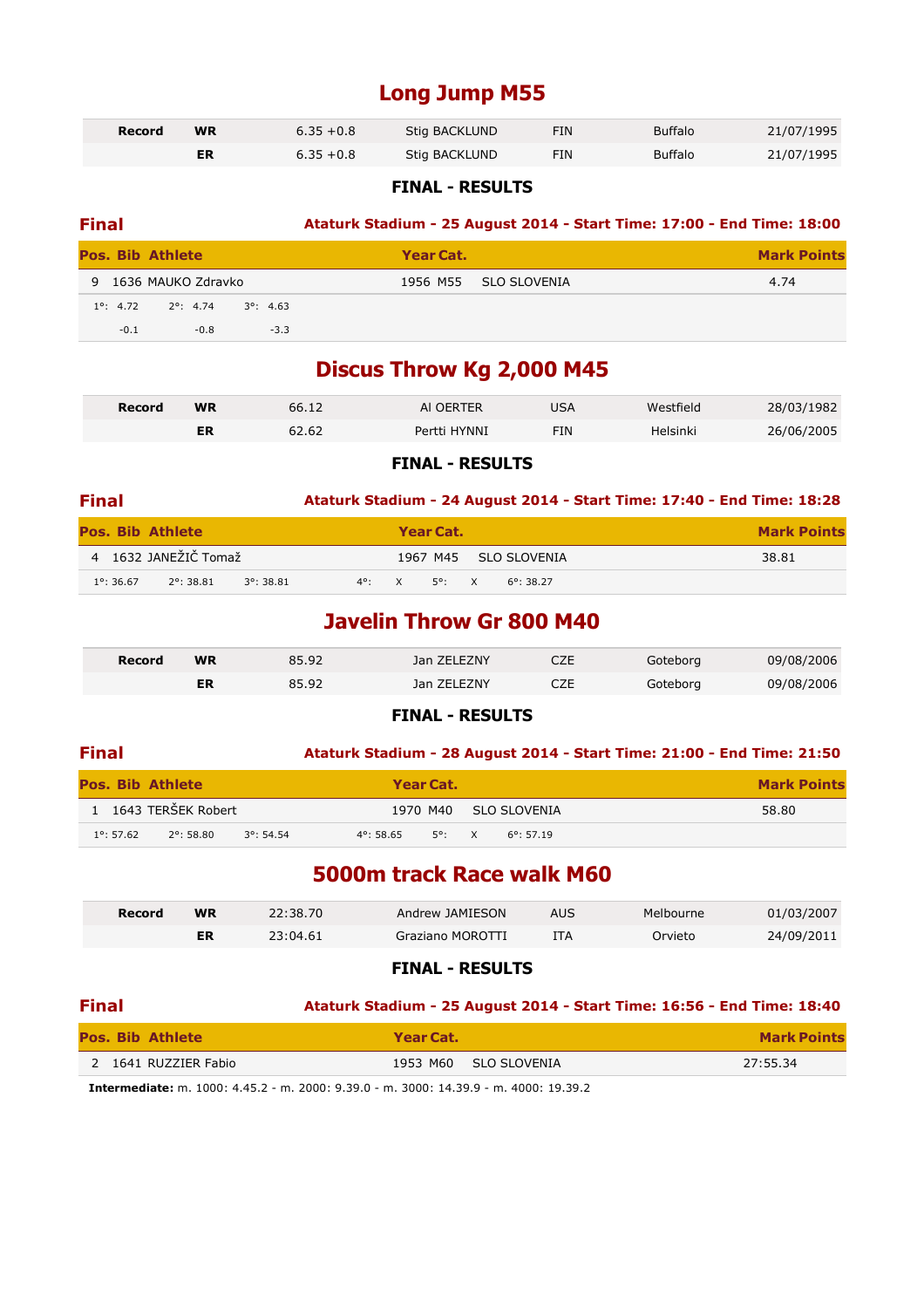### **20 Km Road Walk M60**

#### **FINAL - RESULTS**

| <b>Final</b>            | Ataturk Stadium - 28 August 2014 - Start Time: 17:00 - End Time: 19:55 |                    |
|-------------------------|------------------------------------------------------------------------|--------------------|
| <b>Pos. Bib Athlete</b> | Year Cat.                                                              | <b>Mark Points</b> |
| 2 1641 RUZZIER Fabio    | SLO SLOVENIA<br>1953 M60                                               | 2h05:38            |
|                         | High Tumn W <sub>60</sub>                                              |                    |

### **High Jump W60**

| Record | <b>WR</b> | 1.47 | Weia REINBOUD | <b>NED</b> | Naaldwijk | 19/09/2010 |
|--------|-----------|------|---------------|------------|-----------|------------|
|        | ER        | 1.47 | Weia REINBOUD | <b>NED</b> | Naaldwijk | 19/09/2010 |

#### **FINAL - RESULTS**

| <b>Final</b>                                                                          | Ataturk Stadium - 25 August 2014 - Start Time: 17:00 - End Time: 18:03 |                    |
|---------------------------------------------------------------------------------------|------------------------------------------------------------------------|--------------------|
| <b>Pos. Bib Athlete</b>                                                               | Year Cat.                                                              | <b>Mark Points</b> |
| 3 1640 PREZELJ Stanka                                                                 | 1952 W60 SLO SLOVENIA                                                  | 1.27               |
| 1.00 1.03 1.06 1.09 1.12 1.15 1.18 1.21 1.24 1.27 1.30<br>$- - - - 0 0 0 0 0 0 0 0 0$ |                                                                        |                    |

## **High Jump W65**

| Record | <b>WR</b> | - 27<br>. د . ۱ | Ursula STELLING | GER | Poznan | 30/07/2006 |
|--------|-----------|-----------------|-----------------|-----|--------|------------|
|        | ER        | ، ب⊥            | Ursula STELLING | GER | Poznan | 30/07/2006 |

#### **FINAL - RESULTS**

| <b>Final</b>                                     | Ataturk Stadium - 25 August 2014 - Start Time: 17:00 - End Time: 18:03 |                    |
|--------------------------------------------------|------------------------------------------------------------------------|--------------------|
| <b>Pos. Bib Athlete</b>                          | Year Cat.                                                              | <b>Mark Points</b> |
| 2 1628 ČAD Marjeta                               | 1948 W65 SLO SLOVENIA                                                  | 1.12               |
| 1.00 1.03 1.06 1.09 1.12 1.15<br>$- - - 0$ O XXX |                                                                        |                    |

## **Shot Put Kg 3.000 W65**

| Record | <b>WR</b> | 12.21 | Sigrun KOFINK | GER | Kevelaer | 19/08/2000 |
|--------|-----------|-------|---------------|-----|----------|------------|
|        | ER        | 12.21 | Sigrun KOFINK | GER | Kevelaer | 19/08/2000 |

#### **FINAL - RESULTS**

| <b>Final</b> |                    |                         |                    | Ataturk Stadium - 24 August 2014 - Start Time: 10:30 - End Time: 11:17 |                       |                    |                    |  |  |
|--------------|--------------------|-------------------------|--------------------|------------------------------------------------------------------------|-----------------------|--------------------|--------------------|--|--|
|              |                    | <b>Pos. Bib Athlete</b> |                    | Year Cat.                                                              |                       |                    | <b>Mark Points</b> |  |  |
|              |                    | 4 1628 ČAD Marjeta      |                    |                                                                        | 1948 W65 SLO SLOVENIA |                    | 9.02               |  |  |
|              | $1^{\circ}$ : 8.29 | 2°: 8.86                | $3^{\circ}$ : 8.50 | $4^{\circ}$ : 8.85                                                     | $5^{\circ}$ : 9.02    | $6^{\circ}$ : 8.94 |                    |  |  |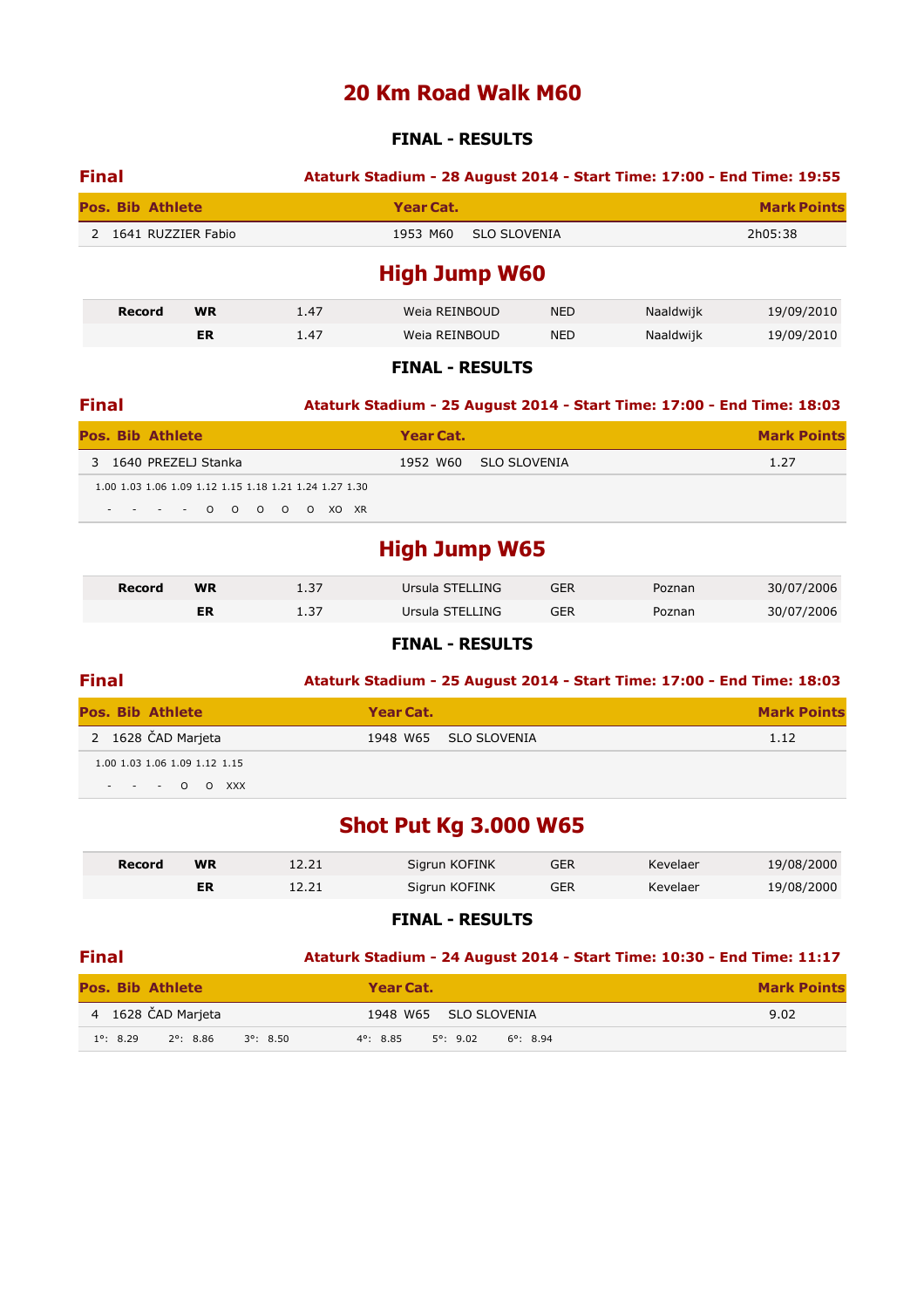## **Hammer Throw Kg 4.000 W35**

| Record | <b>WR</b> | 72.36 | Olga KUZENKOVA | <b>RUS</b> | Tula | 02/08/2007 |
|--------|-----------|-------|----------------|------------|------|------------|
|        | ER        | 72.36 | Olga KUZENKOVA | <b>RUS</b> | Tula | 02/08/2007 |

#### **FINAL - RESULTS**

| <b>Final</b>      |                         |                     | Ataturk Stadium - 25 August 2014 - Start Time: 17:30 - End Time: 18:33 |                 |           |  |                       |  |                    |
|-------------------|-------------------------|---------------------|------------------------------------------------------------------------|-----------------|-----------|--|-----------------------|--|--------------------|
|                   | <b>Pos. Bib Athlete</b> |                     |                                                                        |                 | Year Cat. |  |                       |  | <b>Mark Points</b> |
|                   | 4 1635 KREBELJ Sabina   |                     |                                                                        |                 |           |  | 1976 W35 SLO SLOVENIA |  | 32.41              |
| $1^\circ$ : 31.41 | $2^{\circ}$ : 32.33     | $3^{\circ}$ : 31.25 |                                                                        | $4^{\circ}$ : X | 5°: X     |  | $6^{\circ}$ : 32.41   |  |                    |

### **5000m track Race walk W45**

| Record | WR | 23:42.40 | Lynette VENTRIS   | AUS | Perth    | 25/02/2005 |
|--------|----|----------|-------------------|-----|----------|------------|
|        | ER | 23:59.60 | Suzanne GRIESBACH | FRA | Haquenau | 17/06/1990 |

#### **FINAL - RESULTS**

| <b>Final</b>            | Ataturk Stadium - 25 August 2014 - Start Time: 18:52 - End Time: 20:38                                                                                                   |                    |
|-------------------------|--------------------------------------------------------------------------------------------------------------------------------------------------------------------------|--------------------|
| <b>Pos. Bib Athlete</b> | Year Cat.                                                                                                                                                                | <b>Mark Points</b> |
| 3 1638 POKLAR Andreja   | 1966 W45 SLO SLOVENIA                                                                                                                                                    | 30:47.96           |
|                         | $\begin{array}{ccc}\n\bullet & \bullet & \bullet & \bullet & \bullet & \bullet & \bullet\n\end{array}$<br>---- -----<br>$\sim$ $\sim$ $\sim$ $\sim$ $\sim$ $\sim$ $\sim$ |                    |

**Intermediate:** m. 1000: 4.53.7 - m. 2000: 10.01.9 - m. 3000: 15.26.3 - m. 4000: 20.50.1

### **10 Km Road Walk W45**

| Record | <b>WR</b> | 46:36 | Lynette VENTRIS | AUS        | Canberra | 09/02/2002 |
|--------|-----------|-------|-----------------|------------|----------|------------|
|        | ER        | 47:29 | Siw IBANEZ      | <b>SWE</b> | Tukums   | 14/09/2003 |

#### **FINAL - RESULTS**

| <b>Final</b>          |           |                       | Ataturk Stadium - 28 August 2014 - Start Time: 17:00 - End Time: 19:55 |
|-----------------------|-----------|-----------------------|------------------------------------------------------------------------|
| Pos. Bib Athlete      | Year Cat. |                       | <b>Mark Points</b>                                                     |
| 4 1638 POKLAR Andreja |           | 1966 W45 SLO SLOVENIA | 1h05:14                                                                |

### **Heptathlon W40**

| <b>Record</b> | WR | 5843 | Sonia DEL PRETE | <b>FRA</b> | Tours | 05/06/2010 |
|---------------|----|------|-----------------|------------|-------|------------|
|               | ER | 5843 | Sonia DEL PRETE | <b>FRA</b> | Tours | 05/06/2010 |

| <b>Final</b>              |            |               |                |                 |                    |               | <b>Ataturk Stadium</b> |
|---------------------------|------------|---------------|----------------|-----------------|--------------------|---------------|------------------------|
| <b>Pos. Bib Athlete</b>   |            |               | Year Cat.      |                 |                    |               | <b>Points Points</b>   |
| 1627 BREGANSKI Mojca<br>4 |            |               | 1969 W40       | SLO SLOVENIA    |                    |               | 3789                   |
| 80 Hs H 76 MF40-<br>MF45  | Alto       | Peso Kg 4.000 | 200 m.         | Lungo           | Giavellotto Gr 600 | 800 m.        |                        |
| 14.51(0.1)/576            | 1.43 / 701 | 8.14 / 466    | 30.90(1.5)/564 | 4.48(0.9) / 551 | 21.11 / 368        | 2:48.64 / 563 |                        |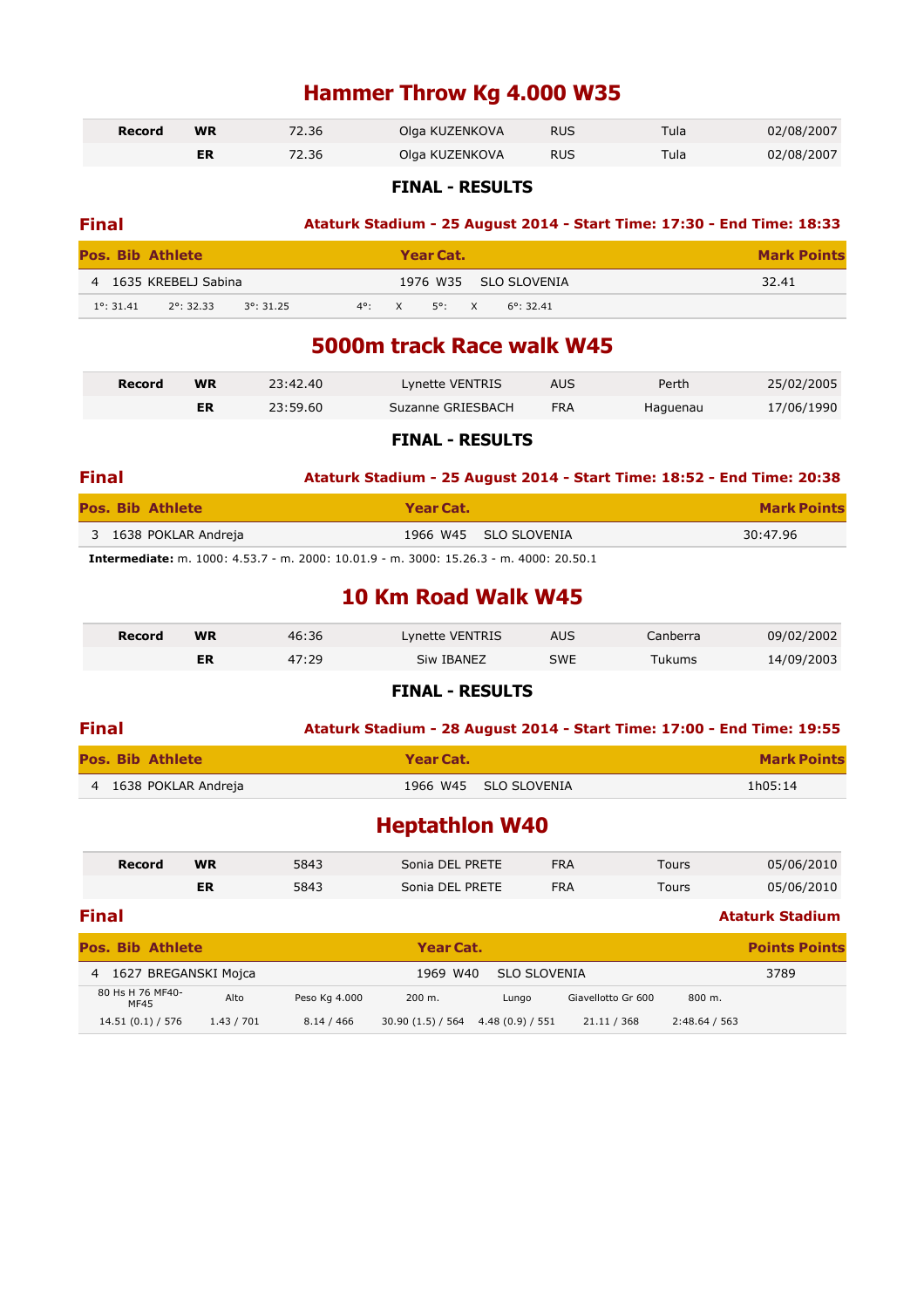### **HEP 80m Hs H76-8.00 W40**

| Record | <b>WR</b> | $11.24 + 0.1$ | Monica PELLEGRINELLI | <b>SUI</b> | San Sebastian | 31/08/2005 |
|--------|-----------|---------------|----------------------|------------|---------------|------------|
|        |           | $11.24 + 0.1$ | Monica PELLEGRINELLI | SUI        | San Sebastian | 29/08/2005 |

#### **FINAL - RESULTS**

| <b>Final</b> |  |                              |           | Ataturk Stadium - 22 August 2014 - Start Time: 09:04 - Wind: +0.1 |                    |
|--------------|--|------------------------------|-----------|-------------------------------------------------------------------|--------------------|
|              |  | <b>Pos. Lane Bib Athlete</b> | Year Cat. |                                                                   | <b>Mark Points</b> |
|              |  | 3 7 1627 BREGANSKI Mojca     |           | 1969 W40 SLO SLOVENIA                                             | 576<br>14.51       |

### **HEP High Jump W40**

| Record | <b>WR</b> | 1.87 | Iryna MYHALCHENKO | <b>UKR</b> | Yalta | 13/06/2012 |
|--------|-----------|------|-------------------|------------|-------|------------|
|        | ER        | 1.87 | Iryna MYHALCHENKO | <b>UKR</b> | Yalta | 13/06/2012 |

#### **FINAL - RESULTS**

| <b>Final</b> |  |                                                                                                                    |  |  |  |                       |  |  |  |  |  |  | Ataturk Stadium - 22 August 2014 - Start Time: 10:00 - End Time: 11:42 |     |
|--------------|--|--------------------------------------------------------------------------------------------------------------------|--|--|--|-----------------------|--|--|--|--|--|--|------------------------------------------------------------------------|-----|
|              |  | <b>Pos. Bib Athlete</b>                                                                                            |  |  |  | Year Cat.             |  |  |  |  |  |  | <b>Mark Points</b>                                                     |     |
|              |  | 3 1627 BREGANSKI Mojca                                                                                             |  |  |  | 1969 W40 SLO SLOVENIA |  |  |  |  |  |  | 1.43                                                                   | 701 |
|              |  | 0.80 0.83 0.86 0.89 0.92 0.95 0.98 1.01 1.04 1.07 1.10 1.13 1.16 1.19 1.22 1.25 1.28 1.31 1.34 1.37 1.40 1.43 1.46 |  |  |  |                       |  |  |  |  |  |  |                                                                        |     |
|              |  | - - - - - - - - - - - - - - - - 0 0 0 XO XO O XXX                                                                  |  |  |  |                       |  |  |  |  |  |  |                                                                        |     |

## **HEP Shot Put Kg 4.000 W40**

| Record | <b>WR</b> | 19.05 | Antonia IVANOVA | URS | Orel | 28/08/1973 |
|--------|-----------|-------|-----------------|-----|------|------------|
|        | ER        | 19.05 | Antonia IVANOVA | URS | Orel | 28/08/1973 |

#### **FINAL - RESULTS**

| <b>Final</b> |                    |                                |           |                       | Ataturk Stadium - 22 August 2014 - Start Time: 17:00 - End Time: 17:30 |
|--------------|--------------------|--------------------------------|-----------|-----------------------|------------------------------------------------------------------------|
|              |                    | <b>Pos. Bib Athlete</b>        | Year Cat. |                       | <b>Mark Points</b>                                                     |
|              |                    | 3 1627 BREGANSKI Mojca         |           | 1969 W40 SLO SLOVENIA | 466<br>8.14                                                            |
|              | $1^{\circ}$ : 7.74 | 2°: 7.95<br>$3^{\circ}$ : 8.14 |           |                       |                                                                        |

### **HEP 200m W40**

| Record | <b>WR</b> | $22.72 + 1.4$ | Merlene OTTEY | SLO | Athens | 23/04/2004 |
|--------|-----------|---------------|---------------|-----|--------|------------|
|        |           | $22.72 + 1.4$ | Merlene OTTEY | SLO | Athens | 23/04/2004 |

#### **FINAL - RESULTS**

| <b>Final</b> |                              | Ataturk Stadium - 22 August 2014 - Start Time: 18:00 - Wind: +1.5 |                    |
|--------------|------------------------------|-------------------------------------------------------------------|--------------------|
|              | <b>Pos. Lane Bib Athlete</b> | Year Cat.                                                         | <b>Mark Points</b> |
|              | 5 5 1627 BREGANSKI Mojca     | 1969 W40 SLO SLOVENIA                                             | 564<br>30.90       |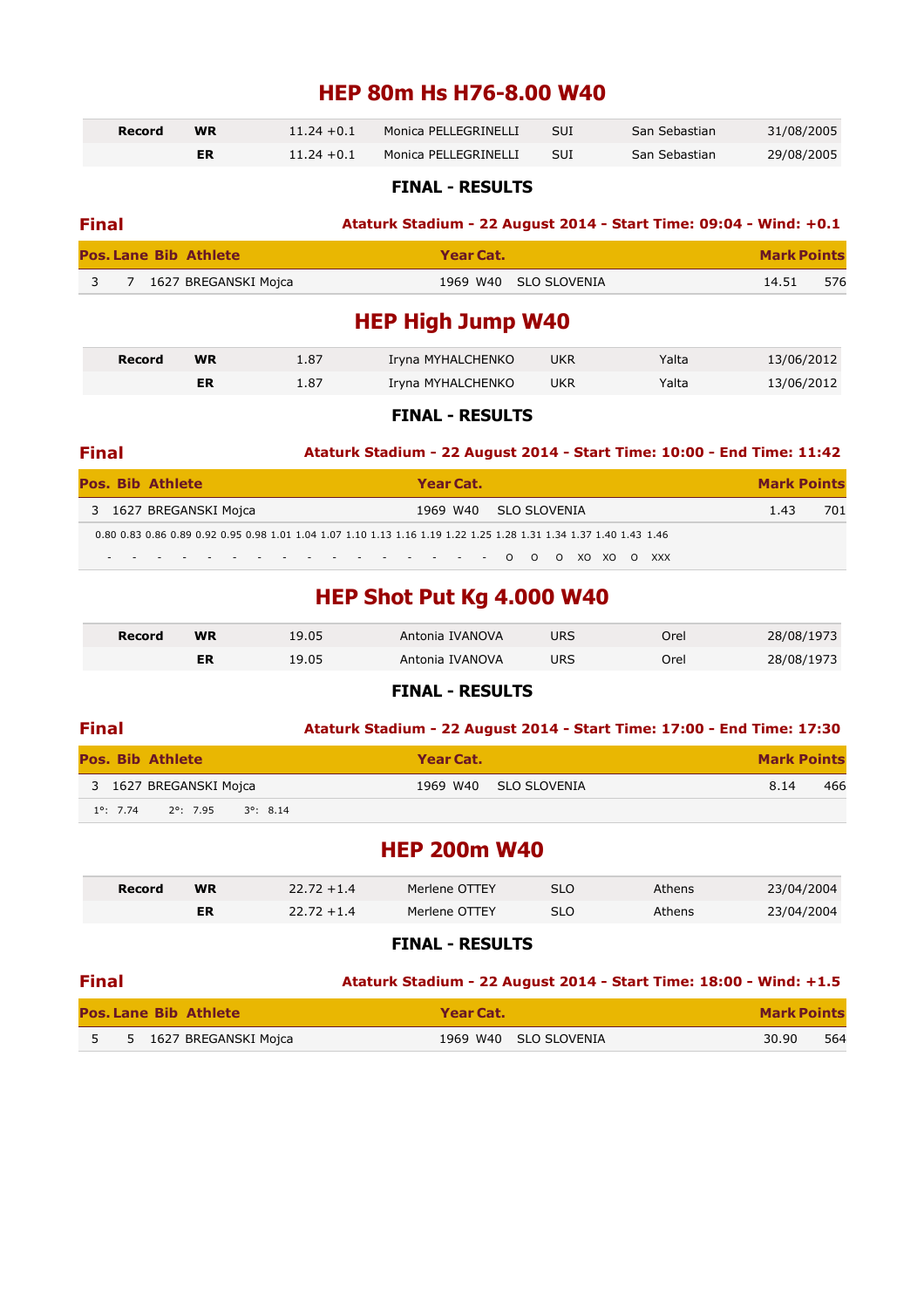## **HEP Long Jump W40**

| Record | <b>WR</b> | $6.55 + 1.2$ Tatyana TER-MESROBIAN | RUS | Kazan | 18/07/2008 |
|--------|-----------|------------------------------------|-----|-------|------------|
|        |           | 6.55 +1.2 Tatyana TER-MESROBIAN    | RUS | Kazan | 18/07/2008 |

#### **FINAL - RESULTS**

| <b>Final</b> |                    |                         |                    |           |              | Ataturk Stadium - 23 August 2014 - Start Time: 08:00 - End Time: 08:34 |
|--------------|--------------------|-------------------------|--------------------|-----------|--------------|------------------------------------------------------------------------|
|              |                    | <b>Pos. Bib Athlete</b> |                    | Year Cat. |              | <b>Mark Points</b>                                                     |
|              |                    | 4 1627 BREGANSKI Mojca  |                    | 1969 W40  | SLO SLOVENIA | 551<br>4.48                                                            |
|              | $1^{\circ}$ : 4.38 | $2^{\circ}$ : 4.37      | $3^{\circ}$ : 4.48 |           |              |                                                                        |
|              | $+0.0$             | $+0.0$                  | $+0.9$             |           |              |                                                                        |

### **HEP Javelin Throw Gr 600 W40**

| Record | WR | 61.23 | Felicia MOLDOVAN | <b>ROM</b> | <b>Bucarest</b> | 06/06/2008 |
|--------|----|-------|------------------|------------|-----------------|------------|
|        | ER |       | Felicia MOLDOVAN | <b>ROM</b> | Bucarest        | 06/06/2008 |

#### **FINAL - RESULTS**

| <b>Final</b>            |                 |  |                     | Ataturk Stadium - 23 August 2014 - Start Time: 09:15 - End Time: 09:45 |           |                       |       |                    |
|-------------------------|-----------------|--|---------------------|------------------------------------------------------------------------|-----------|-----------------------|-------|--------------------|
| <b>Pos. Bib Athlete</b> |                 |  |                     |                                                                        | Year Cat. |                       |       | <b>Mark Points</b> |
| 4 1627 BREGANSKI Mojca  |                 |  |                     |                                                                        |           | 1969 W40 SLO SLOVENIA | 21.11 | 368                |
| $1^{\circ}$ : 20.05     | $2^{\circ}$ : X |  | $3^{\circ}$ : 21.11 |                                                                        |           |                       |       |                    |
|                         |                 |  |                     |                                                                        |           |                       |       |                    |

### **HEP 800m W40**

| Record | <b>WR</b> | 1:59.25 | Yekatarina PODKOPAYEVA | <b>URS</b> | Luxembourg | 30/06/1994 |
|--------|-----------|---------|------------------------|------------|------------|------------|
|        | ER        | 1:59.25 | Yekatarina PODKOPAYEVA | URS        | Luxembourg | 30/06/1994 |

#### **FINAL - RESULTS**

| <b>Final</b> |  |                              |                       | Ataturk Stadium - 23 August 2014 - Start Time: 10:43 |  |  |  |  |  |
|--------------|--|------------------------------|-----------------------|------------------------------------------------------|--|--|--|--|--|
|              |  | <b>Pos. Lane Bib Athlete</b> | Year Cat.             | <b>Mark Points</b>                                   |  |  |  |  |  |
| $\sqrt{3}$   |  | 2 1627 BREGANSKI Mojca       | 1969 W40 SLO SLOVENIA | 563<br>2:48.64                                       |  |  |  |  |  |

**Intermediate:** m. 400: 1.10.1